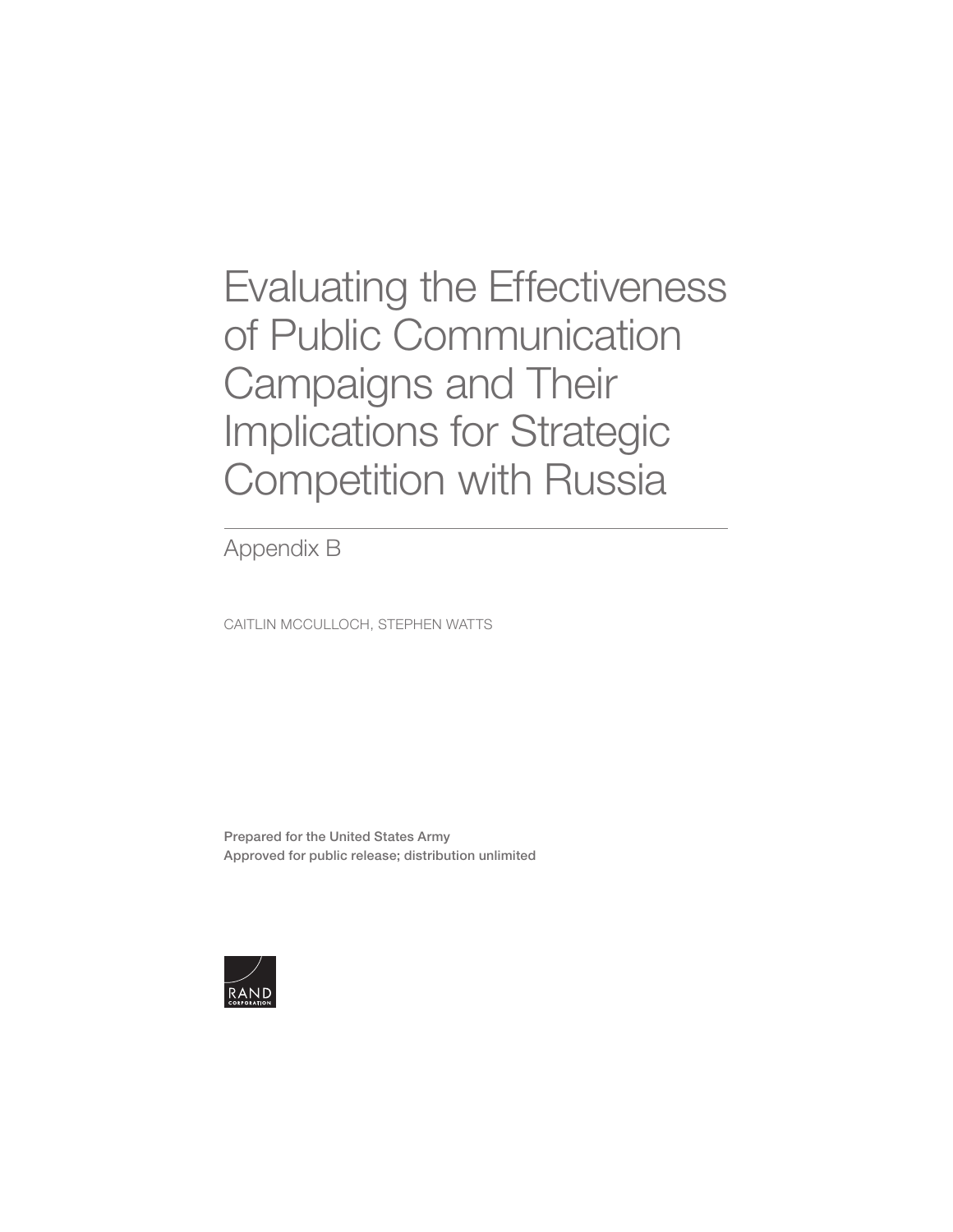For more information on this publication, visit **www.rand.org/t/RRA412-2**.

## About RAND

The RAND Corporation is a research organiz[ation that devel](http://www.rand.org)ops solutions to public policy challenges to help make communities throughout the world safer and more secure, healthier and more prosperous. RAND is nonprofit, nonpartisan, and committed to the public interest. To learn more about RAND, visit www.rand.org.

## Research Integrity

Our mission to help improve policy and decisionmaking through research and analysis is enabled through our core values of quality and objectivity and our unwavering commitment to the highest level of integrity and ethical behavior. To help ensure our research and analysis are rigorous, objective, and nonpartisan, we subject our research publications to a robust and exacting quality-assurance process; avoid both the appearance and reality of financial [and other conflicts of interest th](http://www.rand.org/about/principles)rough staff training, project screening, and a policy of mandatory disclosure; and pursue transparency in our research engagements through our commitment to the open publication of our research findings and recommendations, disclosure of the source of funding of published research, and policies to ensure intellectual independence. For more information, visit www.rand.org/about/principles.

RAND's publications do not necessarily reflect the opinions of its research clients and sponsors.

Published by the RAND Corporation, Santa Monica, Calif. © 2021 RAND Corporation RAND<sup>®</sup> is a registered trademark.

## Limited Print and Electronic Distribution Rights

This document and trademark(s) contained herein are protected by law. This representation of RAND intellectual property is provided for noncommercial use only. Unauthorized posting of this publication online is prohibited. Permission is given to duplicate this document for personal use only, as long as it is unaltered and complete. Permission is required from RAND to reproduce, or reuse in another form, any of its research documents for commercial use. For information on reprint and linking permissions, please visit [www.rand.org/pubs/permissions.](http://www.rand.org/pubs/permissions)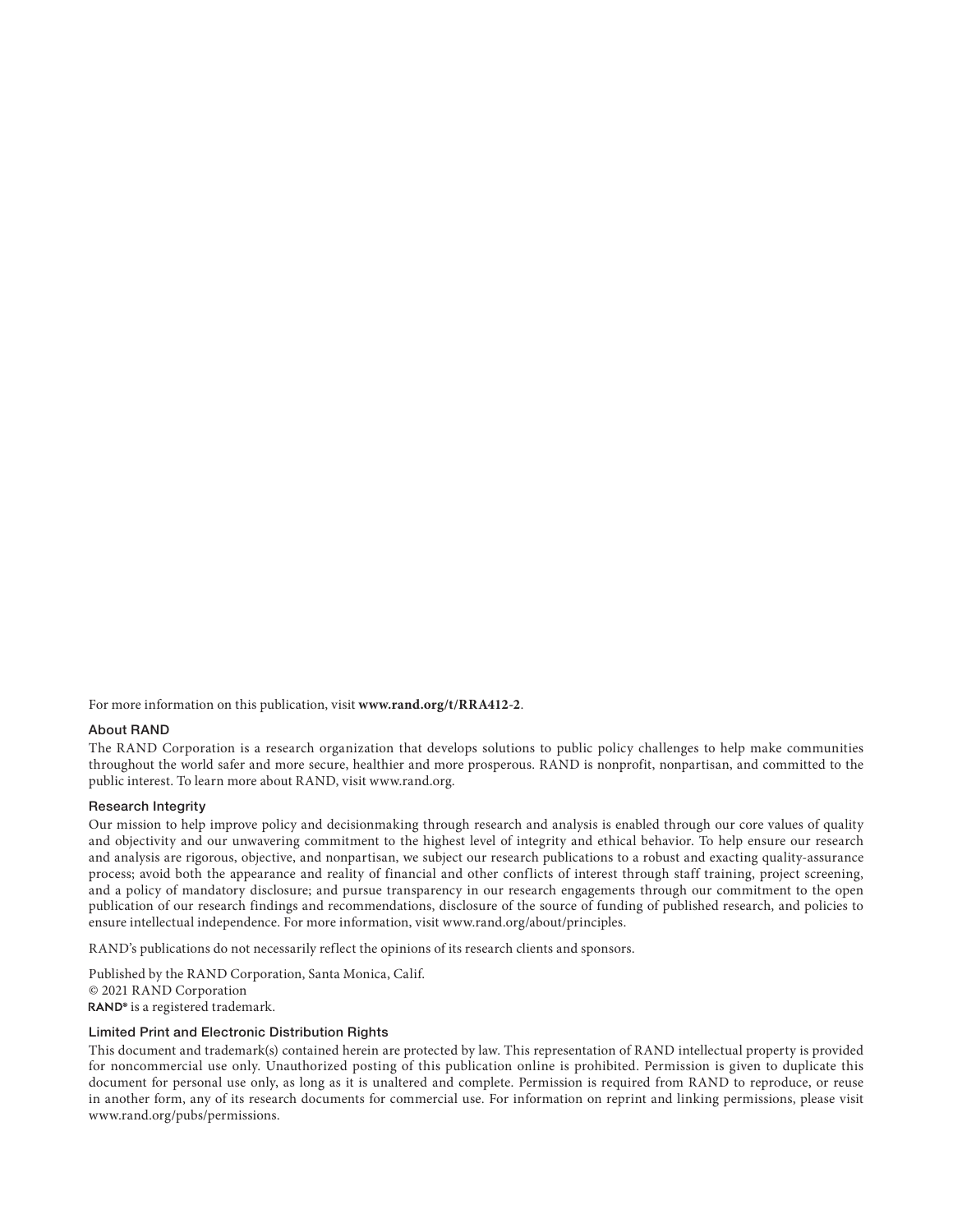This document is Appendix B for the research report *Evaluating the Effectiveness of Public Communication Campaigns and Their Implications for Strategic Competition with Russia*, by Caitlin McCulloch and Stephen Watts, Santa Monica, Calif.: RAND Corporation, RR-A412-2, 2021. The report and this appendix are available at [www.rand.org/t/RRA412-2.](http://www.rand.org/t/RRA412-2)

This appendix lists all the articles included in the final sample of studies for the authors' review in the main report.

Abrajano, M., & Panagopoulos, C. (2011). Does Language Matter? The Impact of Spanish Versus English-Language GOTV Efforts on Latino Turnout. *American Politics Research*, 39(4), 643–663.

Aker, J. C., Collier, P., & Vicente, P. C. (2017). Is Information Power? Using Mobile Phones and Free Newspapers During an Election in Mozambique. *Review of Economics and Statistics*, 99(2), 185–200.

Aldrich, D. P. (2014). First Steps Towards Hearts and Minds? USAID's Countering Violent Extremism Policies in Africa. *Terrorism and Political Violence*, 26(3), 523–546.

Allcott, H., & Gentzkow, M. (2017). Social Media and Fake News in the 2016 Election. *Journal of Economic Perspectives*, 31(2), 211–236.

Alvarez, R. M., Hopkins, A., & Sinclair, B. (2010). Mobilizing Pasadena Democrats: Measuring the Effects of Partisan Campaign Contacts. *Journal of Politics*, 72(1), 31–44.

Aly, A., et al. (2014). Moral Disengagement and Building Resilience to Violent Extremism: An Education Intervention. *Studies in Conflict & Terrorism*, 37(4), 369–385.

Arceneaux, K., & Kolodny, R. (2009). Educating the Least Informed: Group Endorsements in a Grassroots Campaign. *American Journal of Political Science*, 53(4), 755–770.

Arceneaux, K., & Nickerson, D. W. (2009). Who Is Mobilized to Vote? A Re-Analysis of 11 Field Experiments. *American Journal of Political Science*, 53(1), 1–16.

Arceneaux, K., & Nickerson, D. W. (2010). Comparing Negative and Positive Campaign Messages: Evidence from Two Field Experiments. *American Politics Research*, 38(1), 54–83.

Arias, E., Balán, P., Larreguy, H., Marshall, J., & Querubín, P. (2019). Information Provision, Voter Coordination, and Electoral Accountability: Evidence from Mexican Social Networks. *American Political Science Review*, 113(2), 475–498.

Aroopala, C. (2012). Mobilizing Collective Identity: Frames & Rational Individuals. *Political Behavior*, 34(2), 193–224.

Ashworth, S., & Clinton, J. D. (2007). Does Advertising Exposure Affect Turnout? *Quarterly Journal of Political Science*, 2(1), 27–41.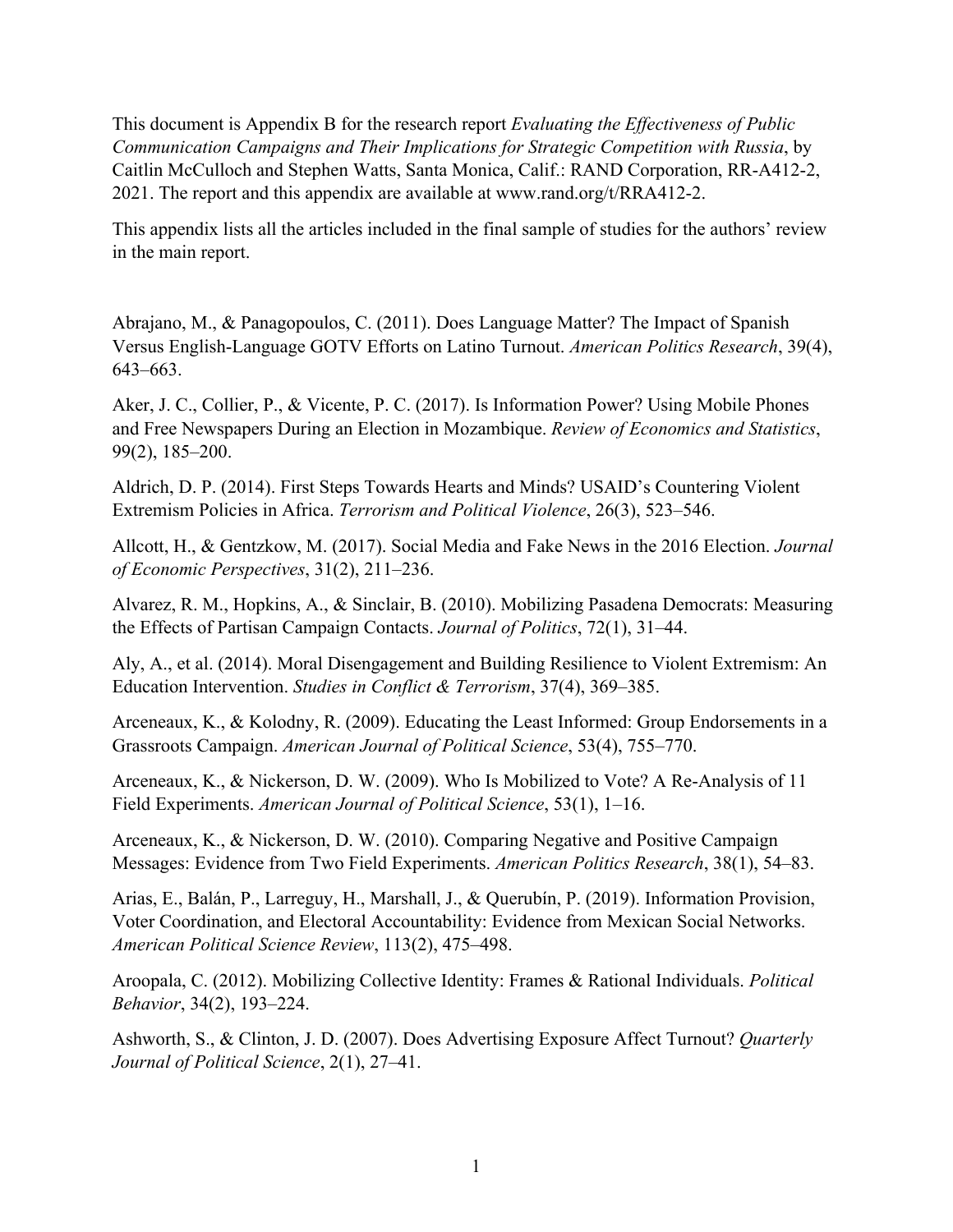Banda, K. K. (2014). Issue-Based Negativity and Candidate Assessment. *Public Opinion Quarterly*, 78(3), 707–720.

Banda, K. K., & Windett, J. H. (2016). Negative Advertising and the Dynamics of Candidate Support. *Political Behavior*, 38(3), 747–766.

Bergan, D. E., Gerber, A. S., Green, D. P., & Panagopoulos, C. (2005). Grassroots Mobilization and Voter Turnout in 2004. *Public Opinion Quarterly*, 69(5), 760–777.

Berinsky, A. J. (2017). Rumors and Health Care Reform: Experiments in Political Misinformation. *British Journal of Political Scienc*e, 47(2), 241–262.

Bhatti, Y., Dahlgaard, J. O., Hansen, J. H., & Hansen, K. M. (2017). How Voter Mobilization from Short Text Messages Travels Within Households and Families: Evidence from Two Nationwide Field Experiments. *Electoral Studies*, 50, 39–49.

Bimber, B. (2001). Information and Political Engagement in America: The Search for Effects of Information Technology at the Individual Level. *Political Research Quarterly*, 54(1), 53–67.

Binder, M., Kogan, V., Kousser, T., & Panagopoulos, C. (2014). Mobilizing Latino Voters: The Impact of Language and Co-Ethnic Policy Leadership. *American Politics Research*, 42(4), 677– 699.

Blattman, C., Hartman, A. C., & Blair, R. A. (2014). How to Promote Order and Property Rights Under Weak Rule of Law? An Experiment in Changing Dispute Resolution Behavior Through Community Education. *American Political Science Review*, 108(1), 100–120.

Blom, R. (2018). Believing False Political Headlines and Discrediting Truthful Political Headlines: The Interaction Between News Source Trust and News Content Expectancy. *Journalism*, doi:10.1177/1464884918765316.

Bobonis, G. J., Cámara Fuertes, L. R., & Schwabe, R. (2016). Monitoring Corruptible Politicians. *American Economic Review*, 106(8), 2371–2405.

Bolsen, T., Ferraro, P. J., & Miranda, J. J. (2014). Are Voters More Likely to Contribute to Other Public Goods? Evidence from a Large‐Scale Randomized Policy Experiment. *American Journal of Political Science*, 58(1), 17–30.

Braddock, K., & Morrison, J. F. (2018). Cultivating Trust and Perceptions of Source Credibility in Online Counternarratives Intended to Reduce Support for Terrorism. *Studies in Conflict & Terrorism*, 43(6), 1–25.

Brader, T. (2005). Striking a Responsive Chord: How Political Ads Motivate and Persuade Voters by Appealing to Emotions. *American Journal of Political Science*, 49(2), 388–405.

Brinker, D. L., Gastil, J., & Richards, R. C. (2015). Inspiring and Informing Citizens Online: A Media Richness Analysis of Varied Civic Education Modalities. *Journal of Computer-Mediated Communication*, 20(5), 504–519.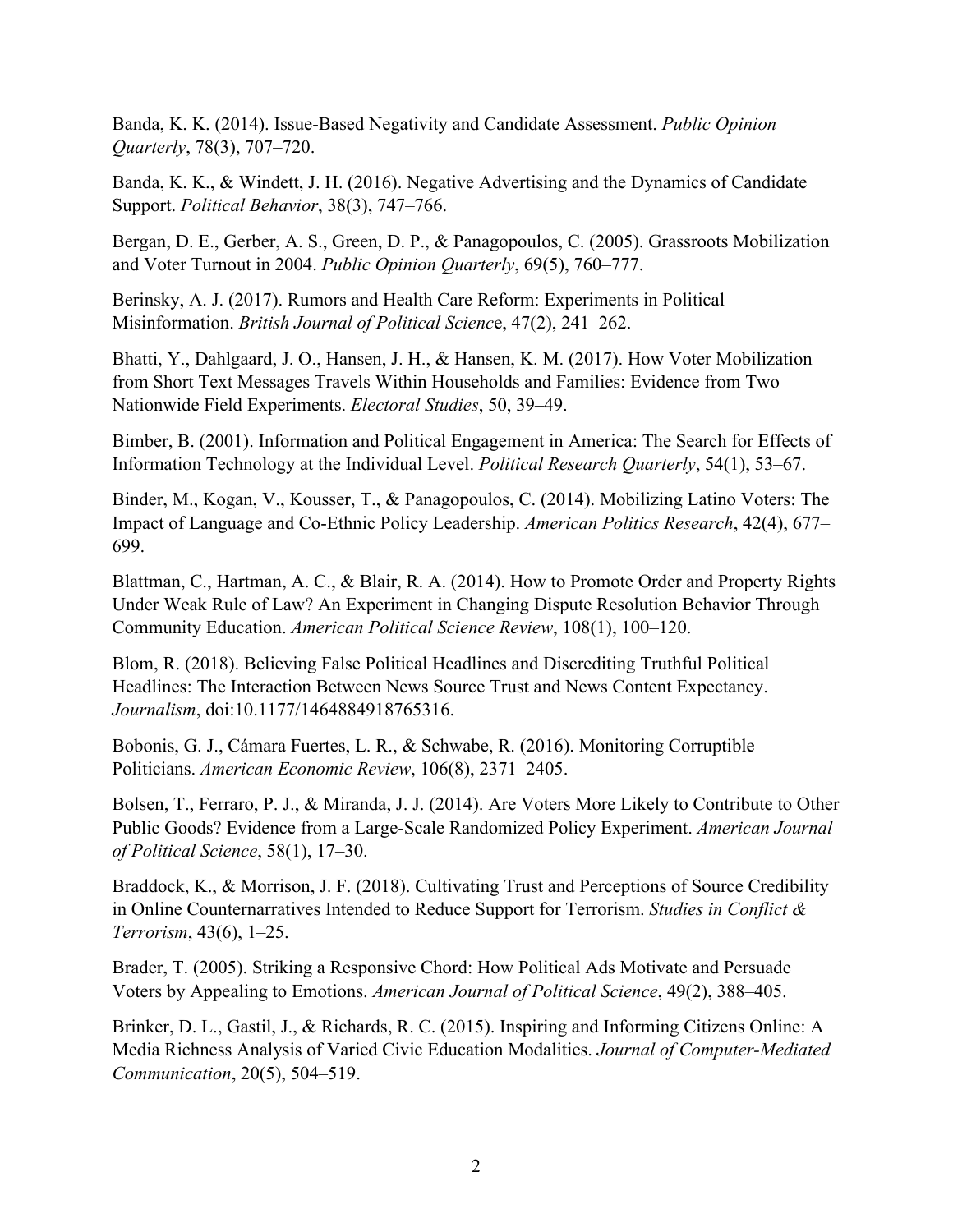Brooks, D. J. (2006). The Resilient Voter: Moving Toward Closure in the Debate over Negative Campaigning and Turnout. *Journal of Politics*, 68(3), 684–696.

Brooks, D. J., & Murov, M. (2012). Assessing Accountability in a Post–Citizens United Era: The Effects of Attack Ad Sponsorship by Unknown Independent Groups. *American Politics Research*, 40(3), 383–418.

Chong, A., De La O, A. L., Karlan, D., & Wantchekon, L. (2014). Does Corruption Information Inspire the Fight or Quash the Hope? A Field Experiment in Mexico on Voter Turnout, Choice, and Party Identification. *Journal of Politics*, 77(1), 55–71.

Chong, A., León‐Ciliotta, G., Roza, V., Valdivia, M., & Vega, G. (2019). Urbanization Patterns, Information Diffusion, and Female Voting in Rural Paraguay. *American Journal of Political Science*, 63(2), 323–341.

Clinton, J. D., & Lapinski, J. S. (2004). "Targeted" Advertising and Voter Turnout: An Experimental Study of the 2000 Presidential Election. *Journal of Politics*, 66(1), 69–96.

Collier, P., & Vicente, P. C. (2014). Votes and Violence: Evidence from a Field Experiment in Nigeria. *The Economic Journal*, 124(574), F327–F355.

Dale, A., & Strauss, A. (2009). Don't Forget to Vote: Text Message Reminders as a Mobilization Tool. *American Journal of Political Science*, 53(4), 787–804.

Das, R., & Pavlíčková, T. (2014). Is There an Author Behind This Text? A Literary Aesthetic Driven Approach to Interactive Media. *New Media and Society*, 16(3), 381–397, doi:10.1177/1461444813481296.

DellaVigna, S., & Gentzkow, M. (2010). Persuasion: Empirical Evidence. *Annual Review of Economics*, 2(1), 643–669.

DellaVigna, S., List, J. A., Malmendier, U., & Rao, G. (2016). Voting to Tell Others. *Review of Economic Studies*, 84(1), 143–181.

Djupe, P. A., & Peterson, D. A. (2002). The Impact of Negative Campaigning: Evidence from the 1998 Senatorial Primaries. *Political Research Quarterly*, 55(4), 845–860.

Driscoll, J., & Hidalgo, F. D. (2014). Intended and Unintended Consequences of Democracy Promotion Assistance to Georgia after the Rose Revolution. *Research & Politics*, 1(1).

Duran, R., Yousman, B., Walsh, K., & Longshore, M. (2008). Holistic Media Education: An Assessment of the Effectiveness of a College Course in Media Literacy. *Communication Quarterly*, 56(1), 49–68, doi:10.1080/01463370701839198.

Ecker, U. K. H., Lewandowsky, S., Chang, E. P., & Pillai, R. (2014). The Effects of Subtle Misinformation in News Headlines. *Journal of Experimental Psychology: Applied*, 20(4), 323– 335, doi:10.1037/xap0000028.

Enos, R. D., Fowler, A., & Vavreck, L. (2013). Increasing Inequality: The Effect of GOTV Mobilization on the Composition of the Electorate. *Journal of Politics*, 76(1), 273–288.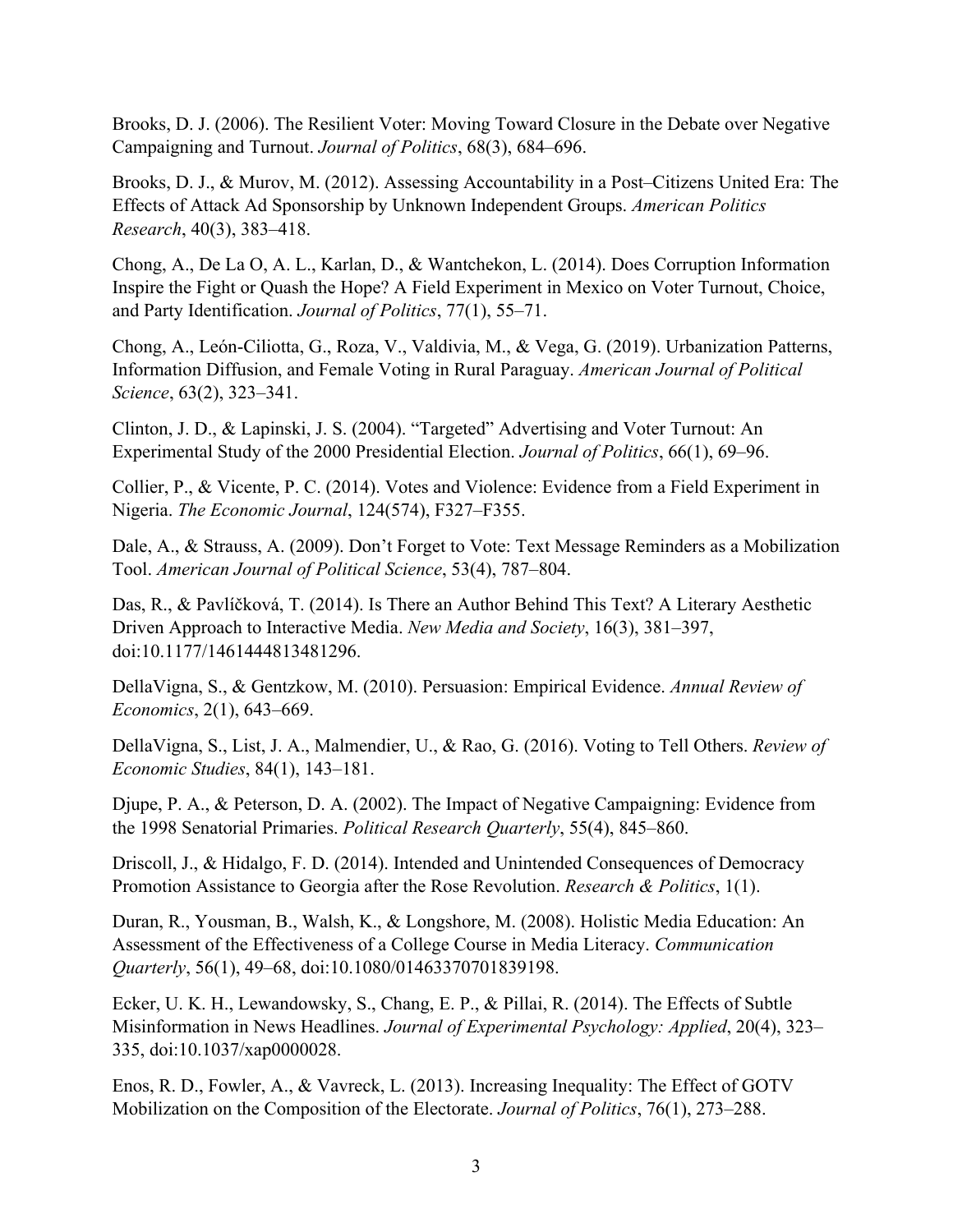Fafchamps, M., & Vicente, P. C. (2013). Political Violence and Social Networks: Experimental Evidence from a Nigerian Election. *Journal of Development Economics*, 101, 27–48.

Ferraz, C., & Finan, F. (2008). Exposing Corrupt Politicians: The Effects of Brazil's Publicly Released Audits on Electoral Outcomes. *Quarterly Journal of Economics*, 123(2), 703–745.

Fieldhouse, E., & Cutts, D. (2009). The Effectiveness of Local Party Campaigns in 2005: Combining Evidence from Campaign Spending and Agent Survey Data. *British Journal of Political Science*, 39(2), 367–388.

Fieldhouse, E., Cutts, D., John, P., & Widdop, P. (2014). When Context Matters: Assessing Geographical Heterogeneity of Get-Out-the-Vote Treatment Effects Using a Population Based Field Experiment. *Political Behavior*, 36(1), 77–97.

Finkel, S. E. (2002). Civic Education and the Mobilization of Political Participation in Developing Democracies. *Journal of Politics*, 64(4), 994–1020.

Finkel, S. E., Horowitz, J., & Rojo-Mendoza, R. T. (2012). Civic Education and Democratic Backsliding in the Wake of Kenya's Post-2007 Election Violence. *Journal of Politics*, 74(1), 52– 65.

Finkel, S. E., & Smith, A. E. (2011). Civic Education, Political Discussion, and the Social Transmission of Democratic Knowledge and Values in a New Democracy: Kenya 2002. *American Journal of Political Science*, 55(2), 417–435.

Fournier, P., Nadeau, R., Blais, A., Gidengil, E., & Nevitte, N. (2004). Time-of-Voting Decision and Susceptibility to Campaign Effects. *Electoral Studies*, 23(4), 661–681.

Franz, M. M., & Ridout, T. N. (2007). Does Political Advertising Persuade? *Political Behavior*, 29(4), 465–491.

Franz, M. M., Freedman, P., Goldstein, K., & Ridout, T. N. (2008). Understanding the Effect of Political Advertising on Voter Turnout: A Response to Krasno and Green. *Journal of Politics*, 70(1), 262–268.

Freedman, P., Franz, M., & Goldstein, K. (2004). Campaign Advertising and Democratic Citizenship. *American Journal of Political Science*, 48(4), 723–741.

Fridkin, K. L., & Kenney, P. J. (2004). Do Negative Messages Work? The Impact of Negativity on Citizens' Evaluations of Candidates. *American Politics Research*, 32(5), 570–605.

Fujiwara, T., & Wantchekon, L. (2013). Can Informed Public Deliberation Overcome Clientelism? Experimental Evidence from Benin. *American Economic Journal: Applied Economics*, 5(4), 241–255.

Gerber, A. S., Gimpel, J. G., Green, D. P., & Shaw, D. R. (2011). How Large and Long-Lasting Are the Persuasive Effects of Televised Campaign Ads? Results from a Randomized Field Experiment. *American Political Science Review*, 105(1), 135–150.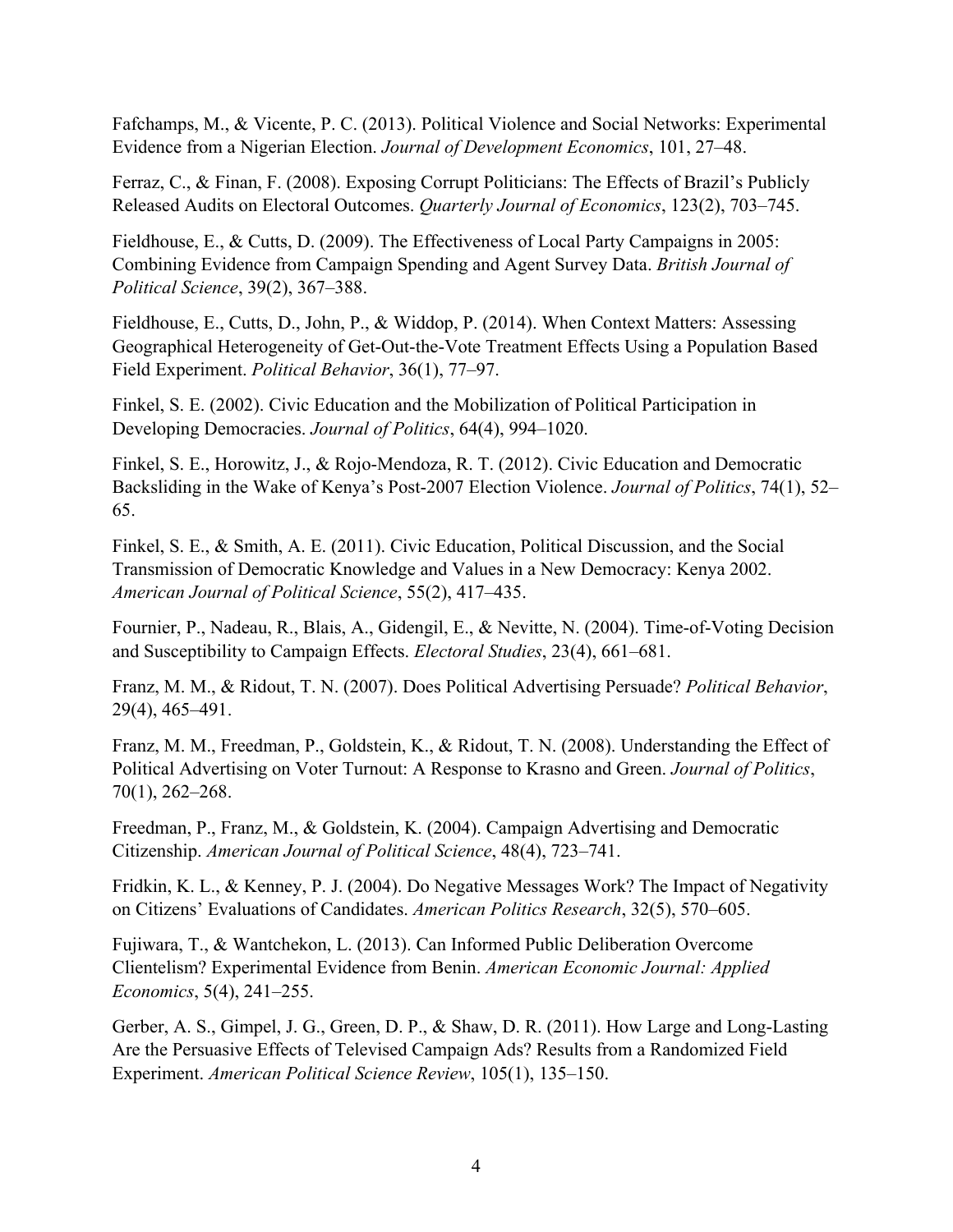Gerber, A. S., & Green, D. P. (2000). The Effect of a Nonpartisan Get-Out-the-Vote Drive: An Experimental Study of Leafletting. *Journal of Politics*, 62(3), 846–857.

Gerber, A. S., & Green, D. P. (2000). The Effects of Canvassing, Telephone Calls, and Direct Mail on Voter Turnout: A Field Experiment. *American Political Science Review*, 94(3), 653– 663.

Gerber, A. S., & Green, D. P. (2001). Do Phone Calls Increase Voter Turnout? A Field Experiment. *Public Opinion Quarterly*, 65(1), 75–85.

Gerber, A. S., Green, D. P., & Green, M. (2003). Partisan Mail and Voter Turnout: Results from Randomized Field Experiments. *Electoral Studies*, 22(4), 563–579.

Gerber, A. S., Green, D. P., & Larimer, C. W. (2008). Social Pressure and Voter Turnout: Evidence from a Large-Scale Field Experiment. *American Political Science Review*, 102(1), 33– 48.

Gerber, A. S., Green, D. P., & Larimer, C. W. (2010). An Experiment Testing the Relative Effectiveness of Encouraging Voter Participation by Inducing Feelings of Pride or Shame. *Political Behavior*, 32(3), 409–422.

Gerber, A. S., Huber, G. A., Biggers, D. R., & Hendry, D. J. (2014). Ballot Secrecy Concerns and Voter Mobilization: New Experimental Evidence About Message Source, Context, and the Duration of Mobilization Effects. *American Politics Research*, 42(5), 896–923.

Gerber, A. S., Huber, G. A., Fang, A. H., & Gooch, A. (2017). The Generalizability of Social Pressure Effects on Turnout Across High-Salience Electoral Contexts: Field Experimental Evidence from 1.96 Million Citizens in 17 States. *American Politics Research*, 45(4), 533–559.

Gerber, A. S., Huber, G. A., Fang, A. H., & Reardon, C. E. (2018). The Comparative Effectiveness on Turnout of Positively Versus Negatively Framed Descriptive Norms in Mobilization Campaigns. *American Politics Research*, 46(6), 996–1011.

Gerber, A. S., Kessler, D. P., & Meredith, M. (2011). The Persuasive Effects of Direct Mail: A Regression Discontinuity Based Approach. *Journal of Politics*, 73(1), 140–155.

Gerber, A. S., & Rogers, T. (2009). Descriptive Social Norms and Motivation to Vote: Everybody's Voting and So Should You. *Journal of Politics*, 71(1), 178–191.

Gillespie, A. (2010). Canvasser Affect and Voter Response: Results from National Focus Groups. *American Politics Research*, 38(4), 718–758.

Goldberg, A. C., Lanz, S., & Sciarini, P. (2019). Mobilizing Different Types of Voters: The Influence of Campaign Intensity on Turnout in Direct Democratic Votes. *Electoral Studies*, 57, 196–222.

Goldstein, K., & Freedman, P. (2002). Campaign Advertising and Voter Turnout: New Evidence for a Stimulation Effect. *Journal of Politics*, 64(3), 721–740.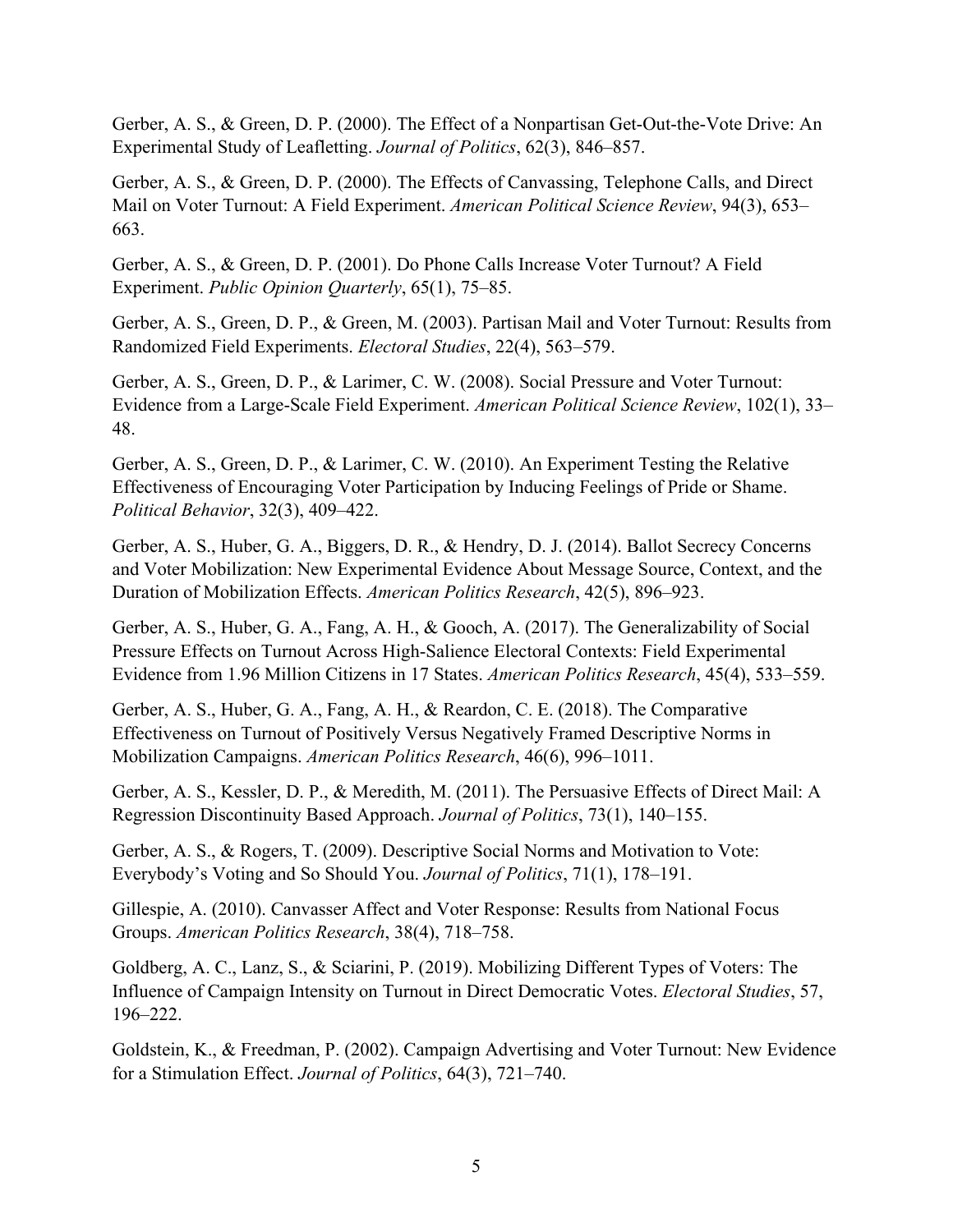Gottlieb, J. (2016). Greater Expectations: A Field Experiment to Improve Accountability in Mali. *American Journal of Political Science*, 60(1), 143–157.

Gottlieb, J. (2016). Why Might Information Exacerbate the Gender Gap in Civic Participation? Evidence from Mali. *World Development*, 86, 95–110.

Green, D. P., Gerber, A. S., & Nickerson, D. W. (2003). Getting Out the Vote in Local Elections: Results from Six Door‐to‐Door Canvassing Experiments. *Journal of Politics*, 65(4), 1083–1096.

Guan, M., & Green, D. P. (2006). Noncoercive Mobilization in State-Controlled Elections: An Experimental Study in Beijing. *Comparative Political Studies*, 39(10), 1175–1193.

Haigh, M., Haigh, T., & Kozak, N. I. (2018). Stopping Fake News: The Work Practices of Peerto-Peer Counter Propaganda. *Journalism Studies*, 19(14), 2062–2087, doi:10.1080/1461670X.2017.1316681.

Ham, C. D., Nelson, M. R., & Das, S. (2015). How to Measure Persuasion Knowledge. *International Journal of Advertising*, 34(1), 17–53, doi:10.1080/02650487.2014.994730.

Hargittai, E., Fullerton, L., Menchen-Trevino, E., & Thomas, K. Y. (2010). Trust Online: Young Adults' Evaluation of Web Content. *International Journal of Communication*, 4, 468–494.

Hassell, H. J. (2017). Teaching Voters New Tricks: The Effect of Partisan Absentee Vote-by-Mail Get-Out-the-Vote Efforts. *Research & Politics*, 4(1).

Hill, S. J., Lo, J., Vavreck, L., & Zaller, J. (2013). How Quickly We Forget: The Duration of Persuasion Effects from Mass Communication. *Political Communication*, 30(4), 521–547.

Hillygus, D. S. (2005). Campaign Effects and the Dynamics of Turnout Intention in Election 2000. *Journal of Politics*, 67(1), 50–68.

Hjorth, F., & Adler-Nissen, R. (2019). Ideological Asymmetry in the Reach of Pro-Russian Digital Disinformation to United States Audiences. *Journal of Communication*, 69(2), 168–192.

Hoffman, A. M., & Shelby, W. (2017). When the "Laws of Fear" Do Not Apply: Effective Counterterrorism and the Sense of Security from Terrorism. *Political Research Quarterly*, 70(3), 618–631.

Holbrook, T. M., & McClurg, S. D. (2005). The Mobilization of Core Supporters: Campaigns, Turnout, and Electoral Composition in United States Presidential Elections. *American Journal of Political Science*, 49(4), 689–703.

Hooghe, M., et al. (2010). The Potential of Internet Mobilization: An Experimental Study on the Effect of Internet and Face-to-Face Mobilization Efforts. *Political Communication*, 27(4), 406– 431.

Huber, G. A., & Arceneaux, K. (2007). Identifying the Persuasive Effects of Presidential Advertising. *American Journal of Political Science*, 51(4), 957–977.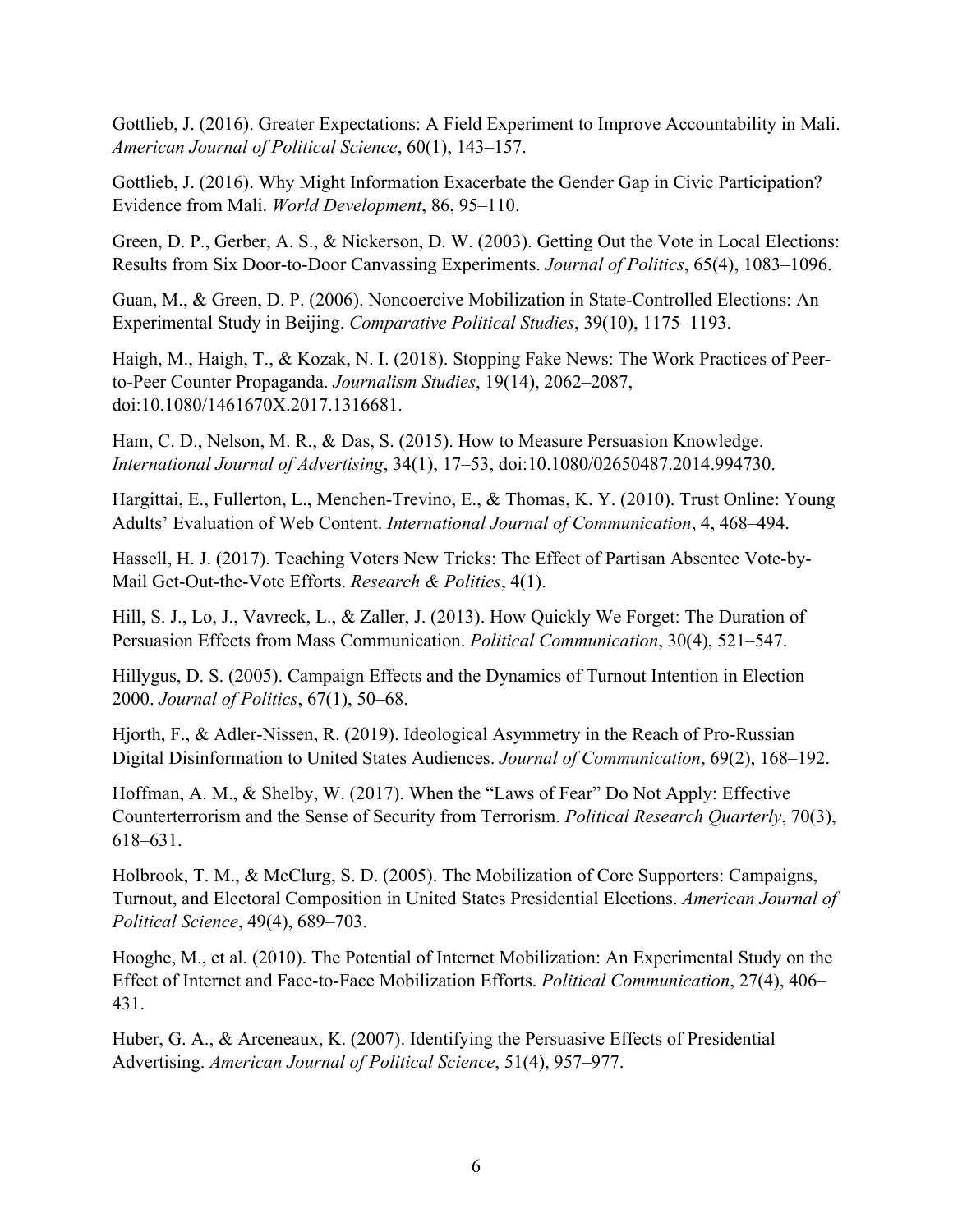Huq, A. Z. (2017). Community-Led Counterterrorism. *Studies in Conflict & Terrorism*, 40(12), 1038–1053.

Jackson, R. A., & Sides, J. C. (2006). Revisiting the Influence of Campaign Tone on Turnout in Senate Elections. *Political Analysis*, 14(2), 206–218.

Jackson, R. A., et al. (2009). Examining the Possible Corrosive Impact of Negative Advertising on Citizens' Attitudes Toward Politics. *Political Research Quarterly*, 62(1), 55–69.

Jackson, Robert A., & Carsey, T. M. (2007). US Senate Campaigns, Negative Advertising, and Voter Mobilization in the 1998 Midterm Election. *Electoral Studies*, 26(1), 180–195.

Jeong, S.-H., Cho, H., & Hwang, Y. (2012). Media Literacy Interventions: A Meta-Analytic Review. *Journal of Communication*, 62(3), 454–472, doi:10.1111/j.1460-2466.2012.01643.x.

Kalla, J. L., & Broockman, D. E. (2018). The Minimal Persuasive Effects of Campaign Contact in General Elections: Evidence from 49 Field Experiments. *American Political Science Review*, 112(1), 148–166.

Keatinge, T., & Keen, F. (2019). Social Media and (Counter) Terrorist Finance: A Fund-Raising and Disruption Tool. *Studies in Conflict & Terrorism*, 42(1/2), 178–205.

Kim, Y. M., Hsu, J., Neiman, D., Kou, C., Bankston, L., Kim, S. Y., et al. (2018). The Stealth Media? Groups and Targets Behind Divisive Issue Campaigns on Facebook. *Political Communication*, 35(4), 515–541.

King, G., Pan, J., & Roberts, M. E. (2017). How the Chinese Government Fabricates Social Media Posts for Strategic Distraction, Not Engaged Argument. *American Political Science Review*, 111(3), 484–501.

Krasno, J. S., & Green, D. P. (2008). Do Televised Presidential Ads Increase Voter Turnout? Evidence from a Natural Experiment. *Journal of Politics*, 70(1), 245–261.

Krasno, J. S., & Green, D. P. (2008). Response to Franz, Freedman, Goldstein, and Ridout. *Journal of Politics*, 70(1), 269–271.

Krupnikov, Y. (2011). When Does Negativity Demobilize? Tracing the Conditional Effect of Negative Campaigning on Voter Turnout. *American Journal of Political Science*, 55(4), 797– 813.

Krupnikov, Y. (2014). How Negativity Can Increase and Decrease Voter Turnout: The Effect of Timing. *Political Communication*, 31(3), 446–466.

Krupnikov, Y., & Piston, S. (2015). Accentuating the Negative: Candidate Race and Campaign Strategy. *Political Communication*, 32(1), 152–173.

Lassen, D. D. (2005). The Effect of Information on Voter Turnout: Evidence from a Natural Experiment. *American Journal of Political Science*, 49(1), 103–118.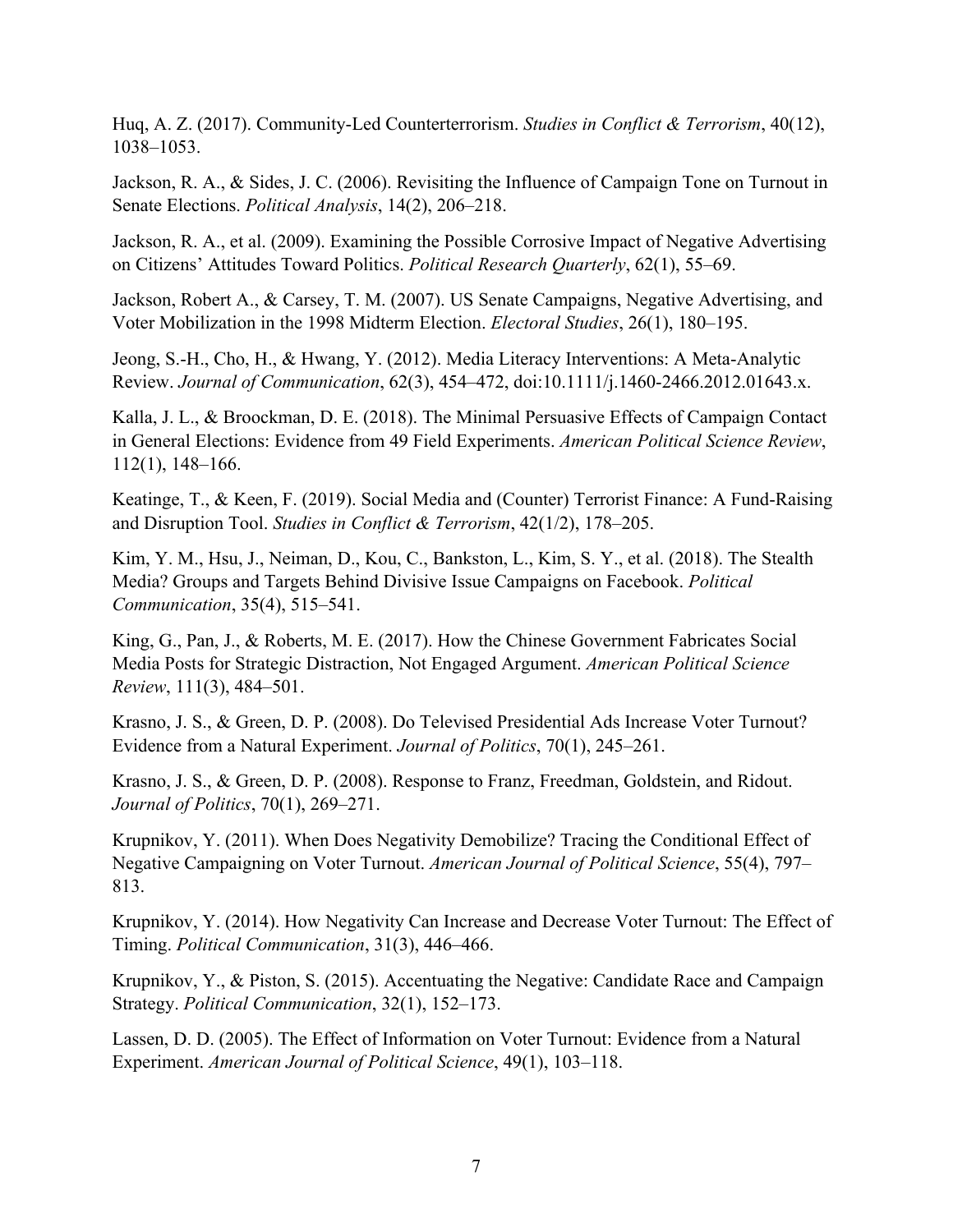Lau, R. R., Sigelman, L., & Rovner, I. B. (2007). The Effects of Negative Political Campaigns: A Meta‐Analytic Reassessment. *Journal of Politics*, 69(4), 1176–1209.

Lee, B. J. (2019). Informal Countermessaging: The Potential and Perils of Informal Online Countermessaging. *Studies in Conflict & Terrorism*, 42(1/2), 161–177.

Lipsitz, K., & Teigen, J. (2010). Orphan Counties and the Effect of Irrelevant Information on Turnout in Statewide Races. *Political Communication*, 27(2), 178–198.

Maheo, V. A. (2017). Information Campaigns and (Under)Privileged Citizens: An Experiment on the Differential Effects of a Voting Advice Application. *Political Communication*, 34(4), 511–529.

Malesky, E., Schuler, P., & Tran, A. (2012). The Adverse Effects of Sunshine: A Field Experiment on Legislative Transparency in an Authoritarian Assembly. *American Political Science Review*, 106(4), 762–786.

Malhotra, N., Michelson, M. R., Rogers, T., & Valenzuela, A. A. (2011). Text Messages as Mobilization Tools: The Conditional Effect of Habitual Voting and Election Salience. *American Politics Research*, 39(4), 664–681.

Malloy, L. C., & Pearson-Merkowitz, S. (2016). Going Positive: The Effects of Negative and Positive Advertising on Candidate Success and Voter Turnout. *Research and Politics*, 3(1).

Mann, C. B. (2010). Is There Backlash to Social Pressure? A Large-Scale Field Experiment on Voter Mobilization. *Political Behavior*, 32(3), 387–407.

Matland, R. E., & Murray, G. R. (2013). An Experimental Test for "Backlash" Against Social Pressure Techniques Used to Mobilize Voters. *American Politics Research*, 41(3), 359–386.

McAllister, I., & Muller, D. (2018). Early Voting, Election Campaigning and Party Advantage in Australia. *Electoral Studies*, 52, 103–110.

McCann, J. A., & Chavez, K. A. N. (2016). Partisanship by Invitation: Immigrants Respond to Political Campaigns. *Journal of Politics*, 78(4), 1196–1210.

Mendelson, S. E. (2001). Democracy Assistance and Political Transition in Russia: Between Success and Failure. *International Security*, 25(4), 68–106.

Michelson, M. R. (2003). Getting out the Latino Vote: How Door-to-Door Canvassing Influences Voter Turnout in Rural Central California. *Political Behavior*, 25(3), 247–263.

Michelson, M. R., García Bedolla, L., & McConnell, M. A. (2009). Heeding the Call: The Effect of Targeted Two-Round Phone Banks on Voter Turnout. *Journal of Politics*, 71(4), 1549–1563.

Middaugh, E. (2019). More Than Just Facts: Promoting Civic Media Literacy in the Era of Outrage. *Peabody Journal of Education*, 94(1), 17–31, doi:10.1080/0161956X.2019.1553582.

Mvukiyehe, E., & Samii, C. (2015). Promoting Democracy in Fragile States: Insights from a Field Experiment in Liberia. The World Bank.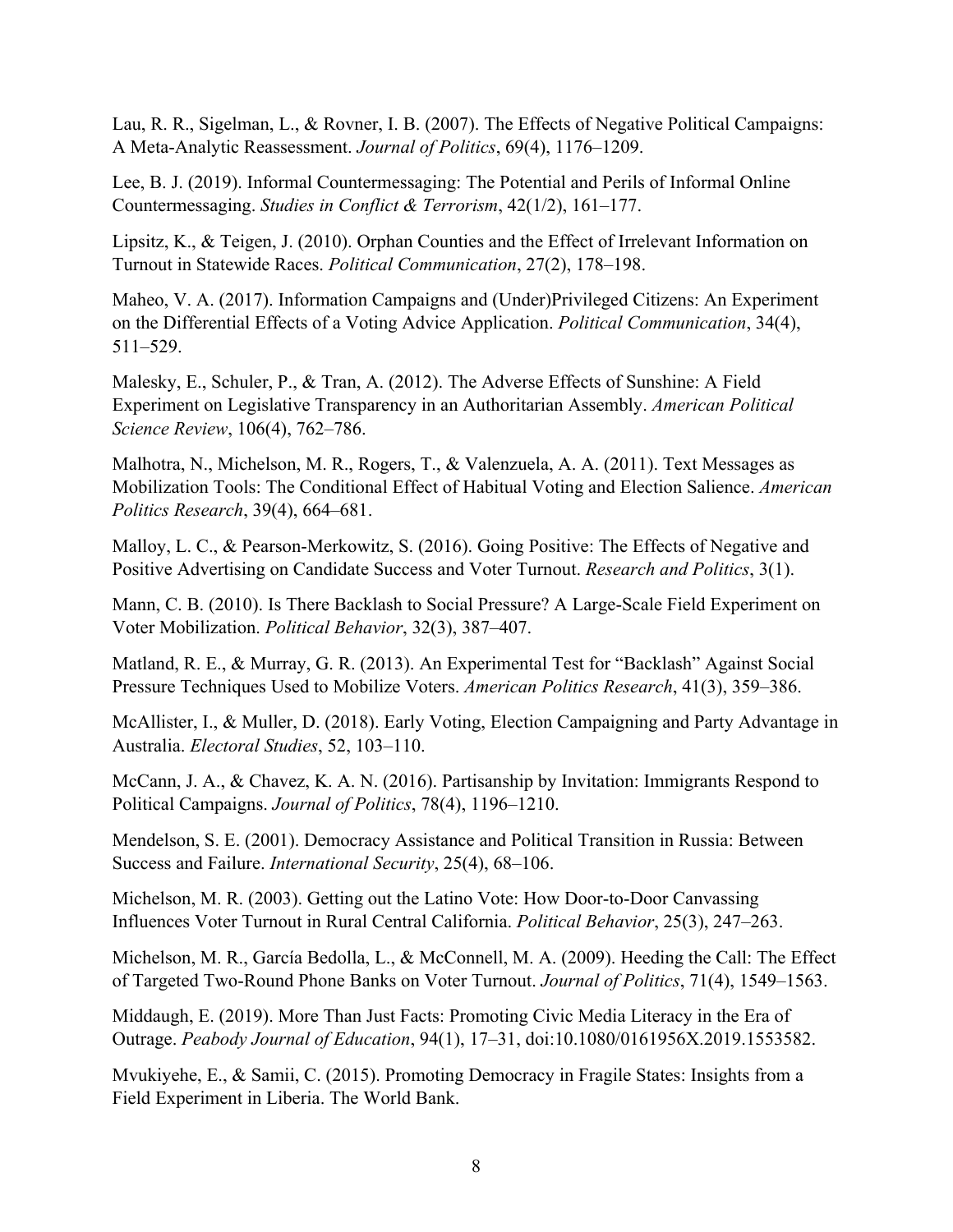Neumann, P. R. (2013). Options and Strategies for Countering Online Radicalization in the United States. *Studies in Conflict & Terrorism*, 36(6), 431–459.

Nickerson, D. W. (2006). Volunteer Phone Calls Can Increase Turnout: Evidence from Eight Field Experiments. *American Politics Research*, 34(3), 271–292.

Nickerson, D. W. (2007). Does Email Boost Turnout? *Quarterly Journal of Political Science*, 2(4), 369–379.

Nickerson, D. W. (2007). Quality Is Job One: Professional and Volunteer Voter Mobilization Calls. *American Journal of Political Science*, 51(2), 269–282.

Nickerson, D. W., Friedrichs, R. D., & King, D. C. (2006). Partisan Mobilization Campaigns in the Field: Results from a Statewide Turnout Experiment in Michigan. *Political Research Quarterly*, 59(1), 85–97.

Niven, D. (2006). A Field Experiment on the Effects of Negative Campaign Mail on Voter Turnout in a Municipal Election. *Political Research Quarterly*, 59(2), 203–210.

Norris, P., & Sanders, D. (2003). Message or Medium? Campaign Learning During the 2001 British General Election. *Political Communication*, 20(3), 233–262.

Nuño, S. A. (2007). Latino Mobilization and Vote Choice in the 2000 Presidential Election. *American Politics Research*, 35(2), 273–293.

Nyhan, B., & Reifler, J. (2010). When Corrections Fail: The Persistence of Political Misperceptions. *Political Behavio*r, 32(2), 303–330.

Nyman, P. (2017). Door-to-Door Canvassing in the European Elections: Evidence from a Swedish Field Experiment. *Electoral Studies*, 45, 110–118.

Paluck, E. L., & Green, D. P. (2009). Deference, Dissent, and Dispute Resolution: An Experimental Intervention Using Mass Media to Change Norms and Behavior in Rwanda. *American Political Science Review*, 103(4), 622–644.

Pande, R. (2011). Can Informed Voters Enforce Better Governance? Experiments in Low-Income Democracies. *Annual Review of Economics*, 3(1), 215–237.

Pattie, C. J., & Johnston, R. J. (2003). Hanging on the Telephone? Doorstep and Telephone Canvassing at the British General Election of 1997. *British Journal of Political Science*, 33, 303– 322.

Peisakhin, L., & Rozenas, A. (2018). Electoral Effects of Biased Media: Russian Television in Ukraine. *American Journal of Political Science*, 62(3), 535–550.

Perez-Truglia, R., & Cruces, G. (2017). Partisan Interactions: Evidence from a Field Experiment in the United States. *Journal of Political Economy*, 125(4), 1208–1243.

Potter, W. J. (2013). Review of Literature on Media Literacy. *Sociology Compass*, 7(6), 417– 435, doi:10.1111/soc4.12041.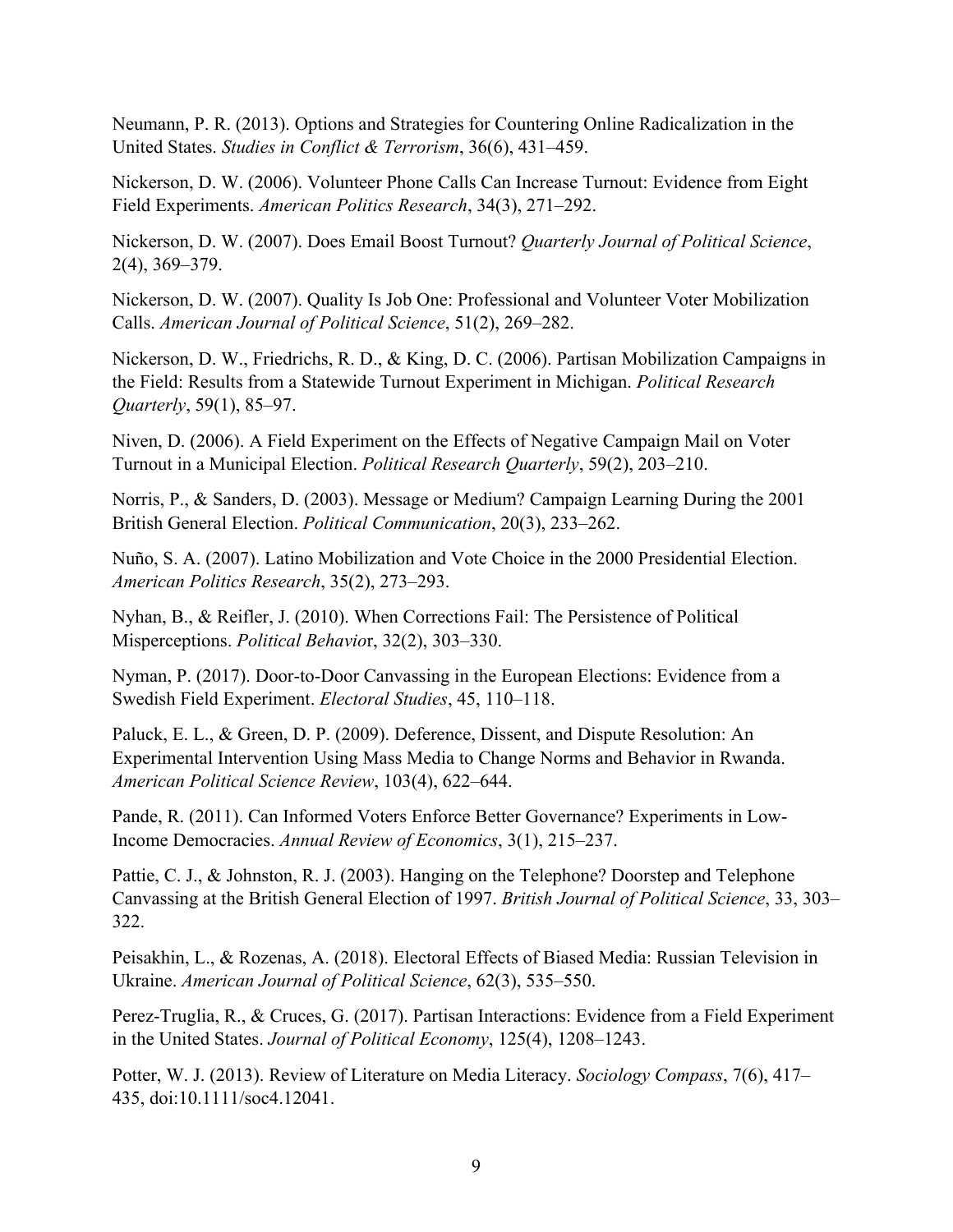Potter, W. J., & Thai, C. L. (2019). Reviewing Media Literacy Intervention Studies for Validity. *Review of Communication Research*, 7(2019), 1–29, doi:10.12840/ISSN.2255-4165.018.

Ramasubramanian, S. (2007). Media-Based Strategies to Reduce Racial Stereotypes Activated by News Stories. *Journalism & Mass Communication Quarterly*, 84(2), 249–264, doi:10.1177/107769900708400204.

Ramírez, R. (2007). Segmented Mobilization: Latino Nonpartisan Get-Out-the-Vote Efforts in the 2000 General Election. *American Politics Research*, 35(2), 155–175.

Rogers, T., Green, D. P., Ternovski, J., & Young, C. F. (2017). Social Pressure and Voting: A Field Experiment Conducted in a High-Salience Election. *Electoral Studies*, 46, 87–100.

Savage, J. D. (2017). Military Size and the Effectiveness of Democracy Assistance. *Journal of Conflict Resolution*, 61(4), 839–868.

Schmitt, J. B., Rieger, D., Ernst, J., & Roth, H. J. (2018). Critical Media Literacy and Islamist Online Propaganda: The Feasibility, Applicability and Impact of Three Learning Arrangements. *International Journal of Conflict and Violence*, 12, doi:10.4119/UNIBI/ijcv.642.

Shi, Y. (2016). Cross-Cutting Messages and Voter Turnout: Evidence from a Same-Sex Marriage Amendment. *Political Communication*, 33(3), 433–459.

Sides, J., & Karch, A. (2008). Messages That Mobilize? Issue Publics and the Content of Campaign Advertising. *Journal of Politics*, 70(2), 466–476.

Sinclair, B., et al. (2013). Local Canvassing: The Efficacy of Grassroots Voter Mobilization. *Political Communication*, 30(1), 42–57.

Soto, V. M. D., & Merolla, J. L. (2006). Vota por tu Futuro: Partisan Mobilization of Latino Voters in the 2000 Presidential Election. *Political Behavior*, 28(4), 285–304.

Speckhard, A., et al. (2018). Mounting a Facebook Brand Awareness and Safety Ad Campaign to Break the ISIS Brand in Iraq. *Perspectives on Terrorism*, 12(3), 50–66.

Stevens, D. (2009). Elements of Negativity: Volume and Proportion in Exposure to Negative Advertising. *Political Behavior*, 31(3), 429–454.

Stevens, D., Sullivan, J., Allen, B., & Alger, D. (2008). What's Good for the Goose Is Bad for the Gander: Negative Political Advertising, Partisanship, and Turnout. *Journal of Politics*, 70(2), 527–541.

Thomas, P. (2010). Failed and Friendless: the UK's "Preventing Violent Extremism" Programme. *British Journal of Politics and International Relations*, 12(3), 442–458.

Tolbert, C. J., Bowen, D. C., & Donovan, T. (2009). Initiative Campaigns: Direct Democracy and Voter Mobilization. *American Politics Research*, 37(1), 155–192.